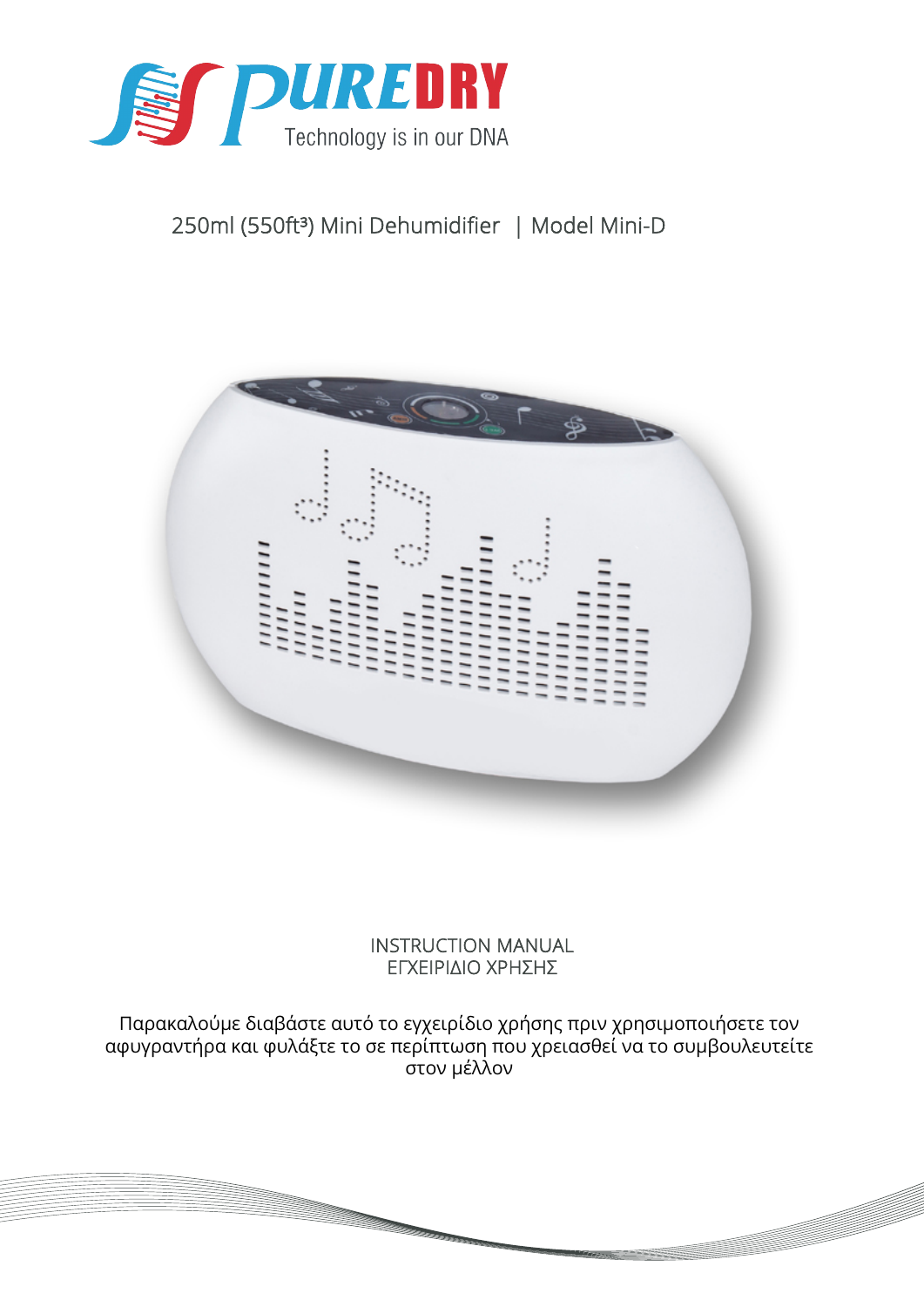#### **General Information**

Puredry **Mini-D** is a mini rechargable dehumidifier which is designed to give solutions to small and very small rooms, as an example, in a closet which the humidity problem is huge, and the production of mouldness is unhampered causing problem to the clothes. Considering that the wardrobe doors are closed, one normal dehumidifier cannot give solution to that problem because the closet air cannot be recycled. With the placement of **Mini-D** inside the closet, the near space will dry, preventing the mouldness to be created. Our solution is one **Mini-D** for one closet and two for a double one.

#### **How It Works**

**Puredry Mini-D** is a small cartridge full of silicon dioxide balls, the material is often found in small white sachets with products such as shoes and bags. The silicon dioxide is usually used as a natural humidity absorber which does not demand electric supply to operate.

Just put the cartridge inside the place you want to keep dry, and the produc will start operating instantly.



The indicator will be in dark green color when it is full of moisture.

Plug into the socket for about 8-12 hours.

Renewable is finished until the indicator is in orange color

When the product reaches the maximum dehumidifiring capacity, the screen on the top part will change color from yellow to green. In that case you have to remove the product and connect it to the electrical supply plug which is sealed in the package. This enables a heating plate in the center of the cassette that heats the silica gel and thus releases the moisture and rejuvenates the gel, it changes color and becomes orange again, so it is ready to be used again. This whole procedure can repeat itself thousand times.

All **Mini-Ds** concludes EU plug in. As a result you can take them with you when you travel, in your caravan or on your cavations.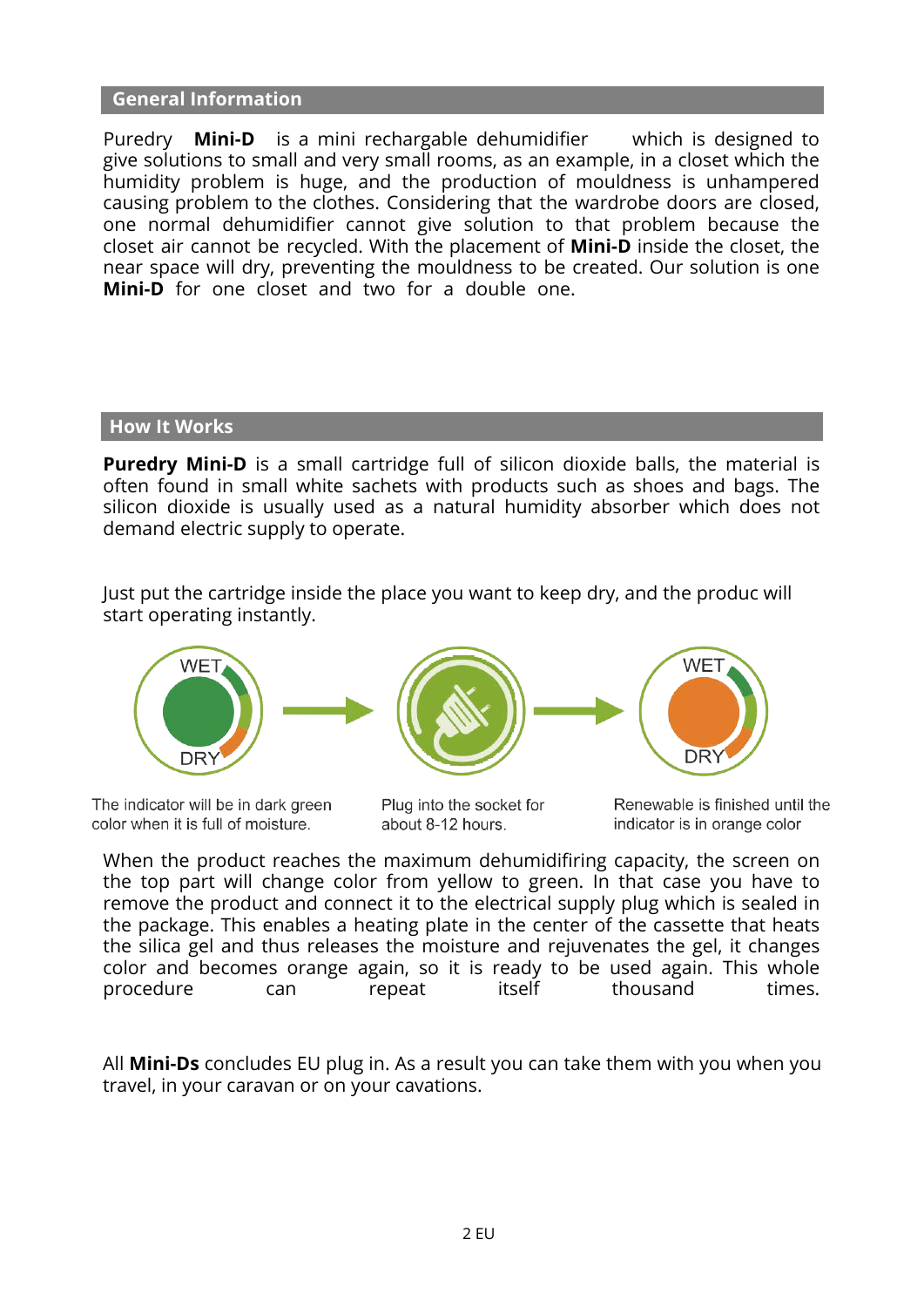The rechargable mini dehumidifiers are in market several years, but here in Puredry Hellas we are grateful and proud to be the first ones using the 100% secure color change from yellow to green. Older models uses the change from pink to blue color to which cobalt chloride is added to the silica gel.

Unfortunately, cobalt chloride is a carcinogen that is dangerous to humans and very toxic to aquatic organisms and can cause long-term adverse effects on the environment when discharged. We recommend that you do not buy any unit that uses pink in a blue color change because now you can make the right and 100% safe choice.

#### **Basic Details**

- No need for electrical supply while operating.
- Rechargable, as a cellphone.
- Secure, clean and natural procedure of drying the air.
- the indicator change color when it is full.
- Using color change from orange to green, the safest way in global market.
- It replaced old models with color change from pink to blue which cobalt chloride is added to silical gel.
- Place it in a closet to stop the unpleasant smells on clothes.
- Blocking the development of mouldness in small rooms,closets and drawers.
- Stop oxidation in toolboxes
- Protect your photographic equipment and photos.
- Thousands of uses at home, in a boat, in a caravan,
- Popular in museums for window and storage cabinets
- It will last for many years

#### **Technical Details**

Export Percentage Noise Level Supply Power Consumption Recharge Time Dimensioins(L-H-T) mm Weight

8-11ozs />250ml Zero EU Plun In 23,5W for the recharge About 24-48 ώρες 190 x 125 x 55

730g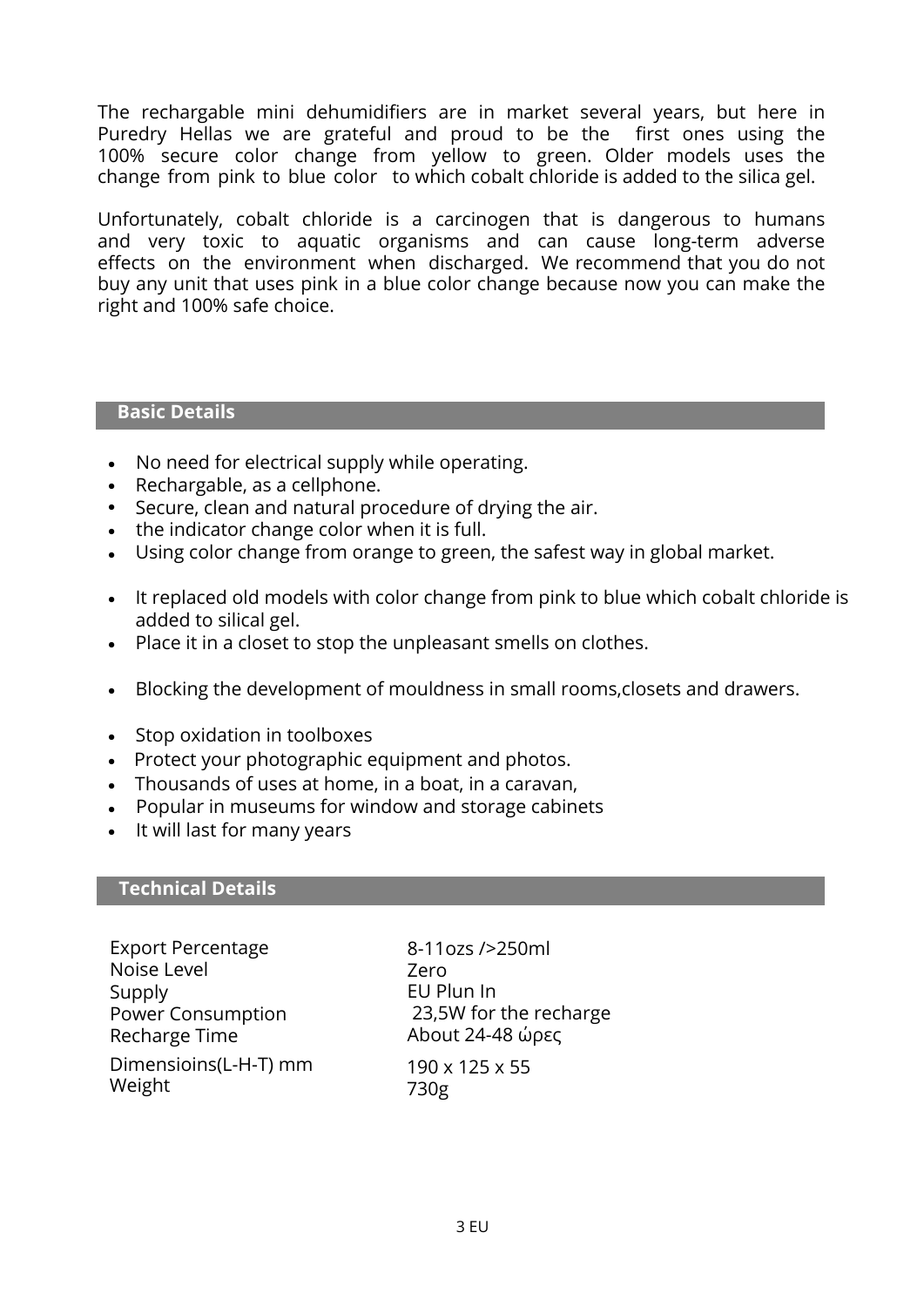Covers all products purchased by Puredry Hellas EU or any of its official resellers in Greece.

The warranty covers the repair or replacement (spare parts and labor) of components that

the Manufacturer or its Dealer has identified as defective, specifying that this repair or replacement may be done with new spare parts, new parts or remanufactured parts after

assessment of the Manufacturer. Shipping costs are not covered by the warranty. The warranty for the duration of its validity covers the cost of supply of any defective spare

part as well as the cost of restoration work of the product. It is clarified that the warranty does not extend in any way to the obligation to replace the device or refund.

For the correct, efficient and safe operation of electrical appliances, it is recommended as

a good practice to clean and maintain them at regular intervals depending on their use by

specialized and certified technicians.

Does not cover:

Accidental damage, sabotage, defects caused by normal wear and tear, including wear of consumable parts, ie parts that require periodic replacement during normal use of the system.

- Fractures, tears, scratches, dents, scratches or discolored covers or plastic parts, broken

plastic parts on the doors or other aesthetic damage. Damage caused by use in combination with another product.

- Use of the System other than that provided for, including, indicatively, the non-use of the

System according to the accompanying user manual.

- Damage caused by accident, abuse, misuse, contact with liquid, fire, earthquake,

incorrect or inadequate maintenance or calibration, negligence or other external causes. - Damage caused by connection to a voltage other than that indicated on the nameplate of

the appliance and / or to an unplugged socket.

- Shipping costs arising from the transfer of the product to and from the customer at the premises of Puredry or its authorized partner.

- Damage and / or damage to the environment caused by smoke, dust, dirt, soot or other external factors Damage resulting from incorrect transport or packaging when the System

is returned to the Dealership or an authorized center.

- Damages caused by service or repairs or other modifications of the System that were not performed by the Delegation or an authorized center.

- Damage caused by repairs or parts replacement that should not be done by the customer, which you have done.

Puredry reserves the right to determine the manner, place and time of repair of the faults at its absolute discretion, depending on the specific characteristics of each case. The means and costs of transportation to and from Puredry technical support points, as well as the possible insurance of the products, are the choice and responsibility of the customer. The products travel under the responsibility of the customer, the Puredry Hellas EE Company does not bear any responsibility for any damages caused during transport.

Products that remain repaired in the service of the stores beyond the fifteen (15) calendar days from the notification of the customer, in order for him to receive them, will be charged with storage costs.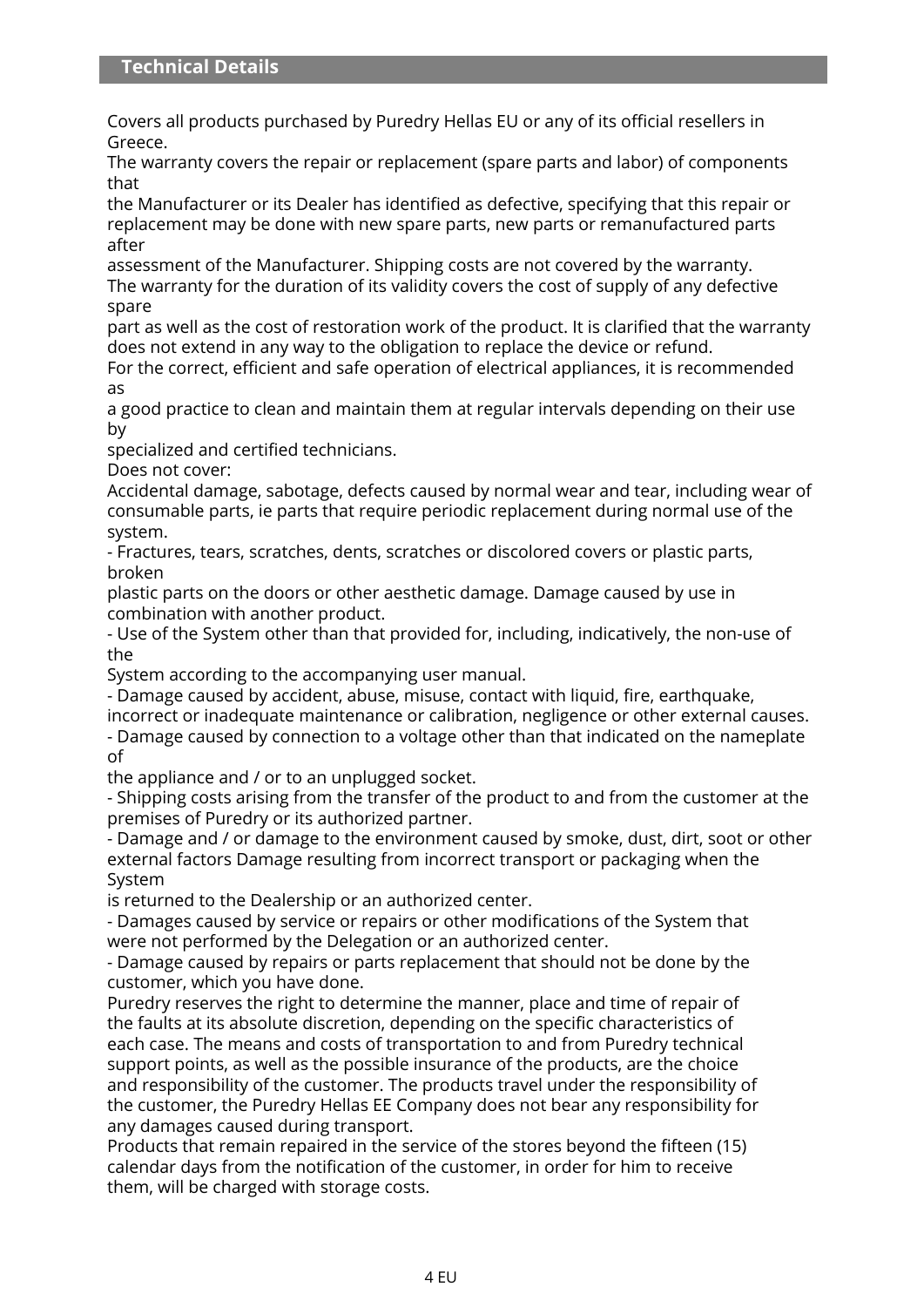## **ΓΕΝΙΚΑ**

Ο Αφυγραντήρας Puredry **Mini-D** είναι ένας μικρός επαναφορτιζόμενος αφυγραντήρας που έχει σχεδιαστεί για να δίνει λύσεις σε μικρούς και πολύ μικρούς χώρους, για παράδειγμα, μια εντοιχισμένη ντουλάπα σε ένα βορεινό τοίχο που αντιμετωπίζει σχεδόν πάντα προβλήματα υγρασίας, με συνέπεια να δημιουργείτε μούχλα και δυσάρεστες οσμές στα ρούχα. Δεδομένου ότι οι πόρτες της ντουλάπας είναι κλειστές ένας συμβατικός αφυγραντήρας δεν μπορεί να βοηθήσει, διότι δεν υπάρχει ανταλλαγή αέρα ανάμεσα στο εσωτερικό της ντουλάπας και το υπνοδωμάτιο.

Με την τοποθέτηση ενός αφυγραντήρα **Mini-D** στην ντουλάπα ο χώρος γύρω από τα ρούχα θα στεγνώσει και θα εμποδίζεται η ανάπτυξη μούχλας.

Η πρότασή μας είναι ένα **Mini-D** για μία ντουλάπα και δύο για μια διπλή ντουλάπα.

## **ΠΑΡΟΥΣΙΑΣΗ**

Ο **Puredry Mini-D** είναι μια μικρή κασέτα γεμάτη μπαλάκια διοξειδίου του πυριτίου, είναι το υλικό που βρίσκεται συχνά σε μικρά άσπρα σακουλάκια με προϊόντα όπως παπούτσια και τσάντες. Διοξειδίο του πυριτίου χρησιμοποιείται επειδή είναι ένας φυσικός απορροφητής υγρασίας και δεν απαιτεί ενέργεια (τάση) για να λειτουργήσει.

Τοποθετήστε την κασέτα μέσα στο χώρο που θέλετε να διατηρήσετε στεγνό και θα αρχίσει να λειτουργεί αμέσως.



The indicator will be in dark green color when it is full of moisture.

Plug into the socket for about 8-12 hours.

Renewable is finished until the indicator is in orange color

Όταν έχει απορροφήσει όλη η υγρασία που μπορεί, η οθόνη στο πάνω μέρος της μονάδας θα αλλάξει χρώμα από πορτοκαλί σε πράσινο.

Θα πρέπει να το απομακρύνετε από το χώρο και να το συνδέσετε στην πρίζα χρησιμοποιώντας το καλώδιο τροφοδοσίας που παρέχεται στη συσκευασία. Αυτό ενεργοποιεί μια θερμαντική πλάκα στο κέντρο της κασέτας που θερμαίνει το πυριτικό πήγμα και έτσι απελευθερώνει την υγρασία και αναζωογονεί το πήκτωμα, αυτό αλλάζει χρώμα και γίνετε πάλι πορτοκαλί, έτσι είναι έτοιμο να χρησιμοποιηθεί ξανά.

Αυτή η διαδικασία μπορεί να επαναληφθεί χιλιάδες φορές.

Όλα τα **Mini-Ds** παρέχονται με φις Ευρωπαϊκό ώστε να μπορείτε να το πάρετε μαζί σας στα ταξίδια σας και να το χρησιμοποιήσετε στο τροχόσπιτο ή το σπίτι σας για διακοπές.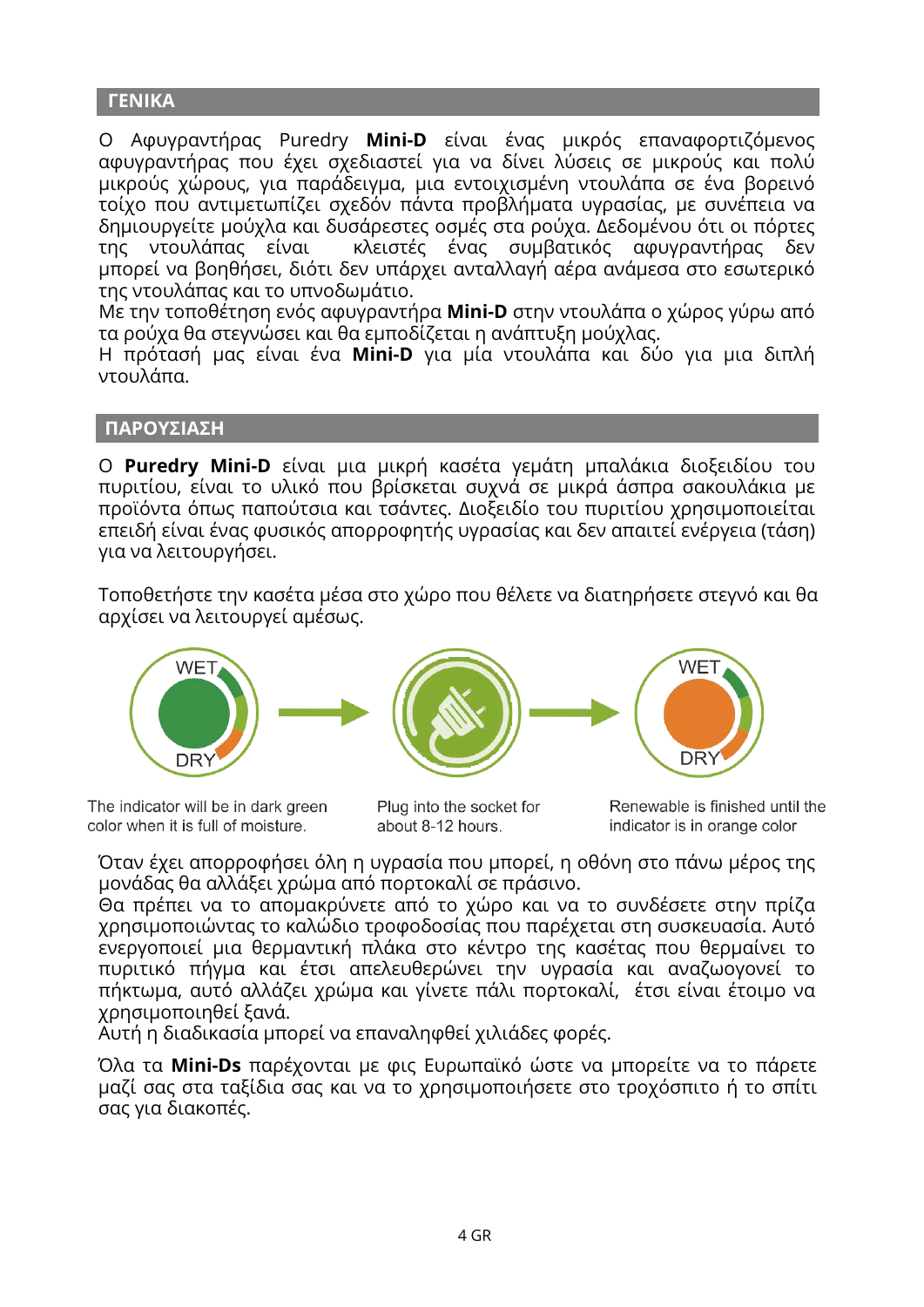Οι **Mini-Ds** επαναφορτιζόμενοι αφυγραντήρες υπάρχουν στην αγορά εδώ και πολλά χρόνια, αλλά στη Puredry Hellas είμαστε περήφανοι γιατί χρησιμοποιήσαμε την ασφαλή 100% αλλαγή χρώματος από πορτοκάλι σε πράσινο. Παλαιότερα μοντέλα χρησιμοποιούν το ροζ σε μπλε χρώμα στα οποία γίνεται προσθήκη χλωριούχου κοβαλτίου στο πήκτωμα διοξειδίου του πυριτίου. Δυστυχώς, το χλωριούχο κοβάλτιο είναι μια καρκινογόνος ουσία που είναι επικίνδυνη για τον άνθρωπο και πολύ τοξική για τους υδρόβιους οργανισμούς και μπορεί να προκαλέσει μακροχρόνιες δυσμενείς επιπτώσεις στο περιβάλλον όταν απορρίπτονται. Σας συνιστούμε να μην αγοράσετε οποιαδήποτε μονάδα που χρησιμοποιεί το ροζ σε μπλε αλλαγή χρώματος διότι τώρα μπορείτε να κάνετε την σωστή και 100% ασφαλή επιλογή.

## **Βασικά Χαρακτηριστικά**

- Δεν απαιτείται ισχύ για την αφύγρανση
- Επαναφορτίζεται όπως ένα κινητό τηλέφωνο
- Ασφαλής, καθαρός και φυσικός τρόπος για να στεγνώσετε τον αέρα
- Ο δείκτης αλλάζει χρώμα όταν είναι πλήρης
- Χρησιμοποιεί αλλαγή χρώματος από πορτοκαλί σε πράσινο το ασφαλέστερο στην παγκόσμια αγορά
- Αντικαθιστά τα παλιά μοντέλα με αλλαγή χρώματος από μπλε σε ροζ που χρησιμοποιούσαν καρκινογόνο χλωριούχο κοβάλτιο.
- Χρησιμοποιήστε το σε μια ντουλάπα για να σταματήσει τη μυρωδιά από τα ρούχα σας
- Εμποδίζει την ανάπτυξη μούχλας σε μικρούς χώρους ντουλάπια κουζίνας, μπάνιου κλπ.
- Σταματήστε την οξείδωση σε κουτιά εργαλείων
- Προστατέψτε τον εξοπλισμό φωτογραφικού υλικού και τις φωτογραφίες σας.
- Χιλιάδες χρήσεις στο σπίτι, σε μια βάρκα, σε ένα τροχόσπιτο, κλπ.
- Δημοφιλή σε μουσεία για βιτρίνες και ντουλάπες αποθήκευσης
- Θα διαρκέσει για πολλά χρόνια

#### **Τεχνικά χαρακτηριστικά**

Ποσοστό εξαγωγής Στάθμη θορύβου Τροφοδοσία Κατανάλωση ρεύματος Χρόνος φόρτισης Διαστάσεις (Π-Υ-Π) mm Βάρος

8-11ozs />250ml μεταξύ των φορτίσεων Μηδέν Φις σούκο Ευρωπαϊκό 23,5W για τη φόρτιση Περίπου 24-48 ώρες

190 x 125 x 55 730g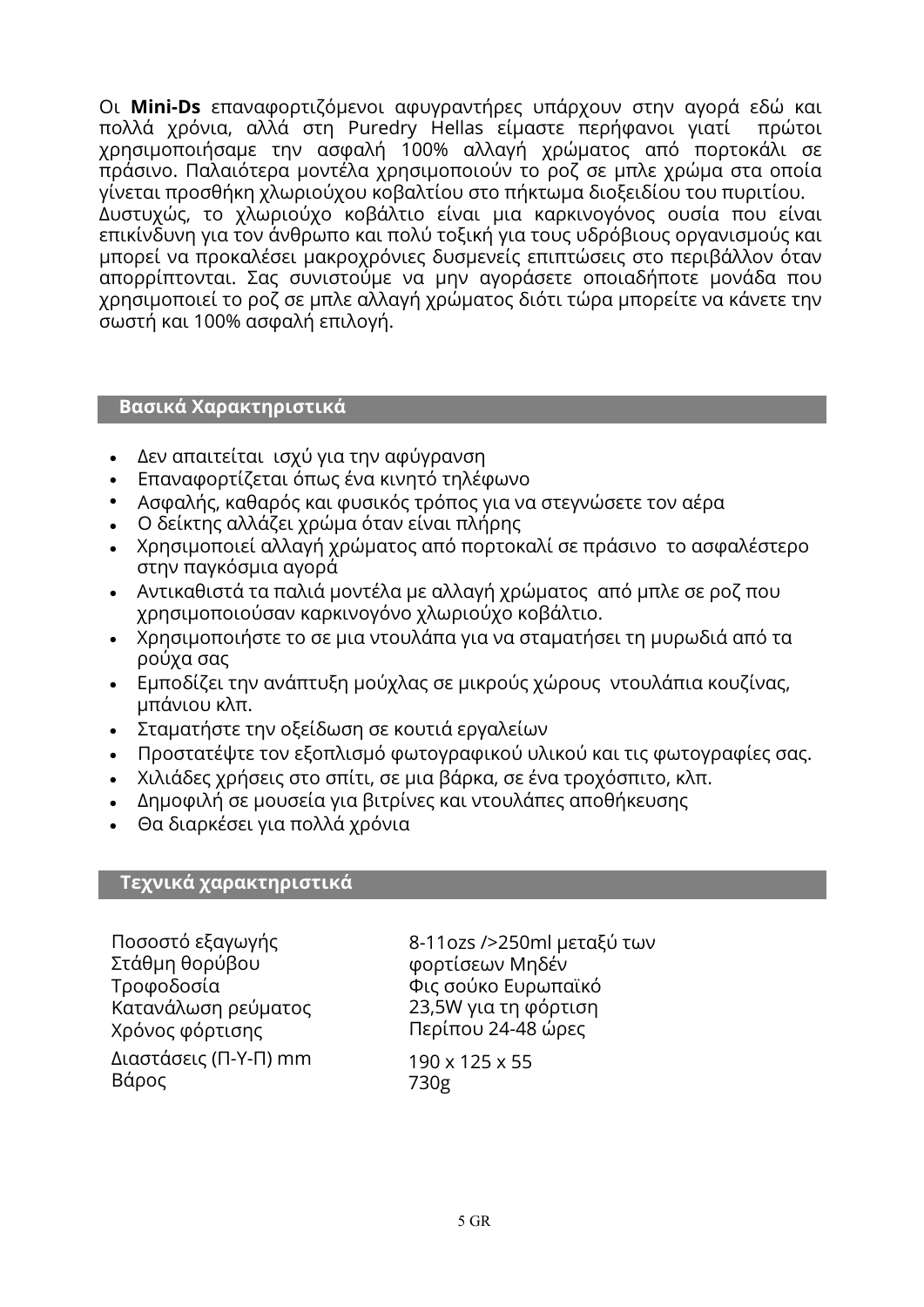## **ΟΡΟΙ ΕΓΓΥΗΣΗΣ**

Καλύπτει όλα τα προϊόντα που έχουν αγοραστεί από την εταιρία Puredry Hellas ΕΕ ή οποιονδήποτε επίσημο μεταπωλητή της στην Ελλάδα.

Η εγγύηση καλύπτει την επισκευή ή την αντικατάσταση (ανταλλακτικά και εργατικά) των εξαρτημάτων που ο Κατασκευαστής ή ο Αντιπρόσωπός του αναγνώρισε ως ελαττωματικά, με τη διευκρίνιση ότι αυτή η επισκευή ή αντικατάσταση μπορεί να γίνει με καινούργια ανταλλακτικά, καινούργια εξαρτήματα ή εξαρτήματα ανακατασκευής ύστερα από εκτίμηση του Κατασκευαστή. Το κόστος των μεταφορικών δεν καλύπτεται από την εγγύηση.

Η εγγύηση καθ' όλη την διάρκεια ισχύος της καλύπτει το κόστος προμήθειας οποιουδήποτε ελαττωματικού ανταλλακτικού καθώς και το κόστος εργασίας αποκατάστασης λειτουργίας του προϊόντος. Διευκρινίζεται ότι η εγγύηση δεν εκτείνεται επ' ουδενί σε υποχρέωση αντικατάστασης της συσκευής ή επιστροφής χρημάτων.

Για την ορθή, αποδοτική και ασφαλή λειτουργία των ηλεκτρικών συσκευών συνιστάται ως καλή πρακτική ο καθαρισμός και η συντήρησή τους σε τακτά χρονικά διαστήματα ανάλογα και με την χρήση τους από εξειδικευμένους και πιστοποιημένους τεχνικούς.

Δεν καλύπτει:

- Τυχαία βλάβη, δολιοφθορά, ελαττώματα που προκαλούνται λόγω φυσιολογικής φθοράς, συμπεριλαμβανομένης της φθοράς των αναλώσιμων μερών, δηλαδή των μερών που απαιτούν περιοδική αντικατάσταση κατά τη φυσιολογική χρήση του συστήματος.

- Σπασίματα, σχισίματα, γρατσουνιές, βαθουλώματα, χαραγμένα ή αποχρωματισμένα καλύμματα ή πλαστικά μέρη, σπασμένα πλαστικά τμήματα στις θύρες ή άλλη αισθητική βλάβη. Βλάβη που προκαλείται από τη χρήση σε συνδυασμό με άλλο προϊόν.

- Χρήση του Συστήματος διαφορετική από την προβλεπόμενη, συμπεριλαμβανομένης, ενδεικτικά, της μη χρήσης του Συστήματος σύμφωνα με το εγχειρίδιο χρήσης που το συνοδεύει.

- Βλάβη που προκαλείται από ατύχημα, κατάχρηση, εσφαλμένη χρήση, επαφή με υγρό, πυρκαγιά, σεισμό, εσφαλμένη ή ανεπαρκή συντήρηση ή βαθμονόμηση, αμέλεια ή άλλες εξωτερικές αιτίες.

- Βλάβες που προκαλούνται από σύνδεση σε τάση διαφορετική από την αναγραφόμενη στην πινακίδα της συσκευής ή/και σε μη γειωμένο ρευματοδότη (πρίζα).

- Μεταφορικά έξοδα που προκύπτουν από την μεταφορά του προϊόντος από και προς τον πελάτη στις εγκαταστάσεις της εταιρίας Puredry ή εξουσιοδοτημένου συνεργάτη της.

- Ζημίες ή/και βλάβες από το περιβάλλον που προκαλούνται από καπνό, σκόνη, βρωμιά, αιθάλη ή άλλους εξωτερικούς παράγοντες Βλάβες που προκύπτουν από εσφαλμένη μεταφορά ή συσκευασία κατά την επιστροφή του Συστήματος στην Αντιπροσωπία ή σε κάποιο εξουσιοδοτημένο κέντρο.

- Βλάβες που προκλήθηκαν από σέρβις ή επισκευές ή άλλες τροποποιήσεις του Συστήματος που δεν εκτελέστηκαν από την Αντιπροσωπία ή κάποιο εξουσιοδοτημένο κέντρο.

- Βλάβες που προκλήθηκαν από επισκευές ή αλλαγές μερών που δεν πρέπει να γίνονται από τον πελάτη, τις οποίες πραγματοποιήσατε εσείς.

Η Puredry διατηρεί το δικαίωμα να καθορίζει τον τρόπο, τόπο και χρόνο επισκευής των βλαβών κατά την απόλυτη κρίση της, ανάλογα με τα ειδικά χαρακτηριστικά κάθε περίπτωσης. Τα μέσα και τα έξοδα μεταφοράς από και προς τα σημεία τεχνικής υποστήριξης της Puredry, καθώς και η ενδεχόμενη ασφάλιση των προϊόντων, είναι επιλογή και ευθύνη του πελάτη. Τα προϊόντα ταξιδεύουν με ευθύνη του πελάτη, καμία ευθύνη δεν φέρει η Εταιρία Puredry Hellas EE για τυχόν ζημιές προκληθούν κατά την μεταφορά.

Προϊόντα που παραμένουν επισκευασμένα στα service των καταστημάτων πέραν των δεκαπέντε (15) ημερολογιακών ημερών από την ενημέρωση του πελάτη, προκειμένου αυτός να τα παραλάβει, θα επιβαρύνονται με έξοδα αποθήκευσης.